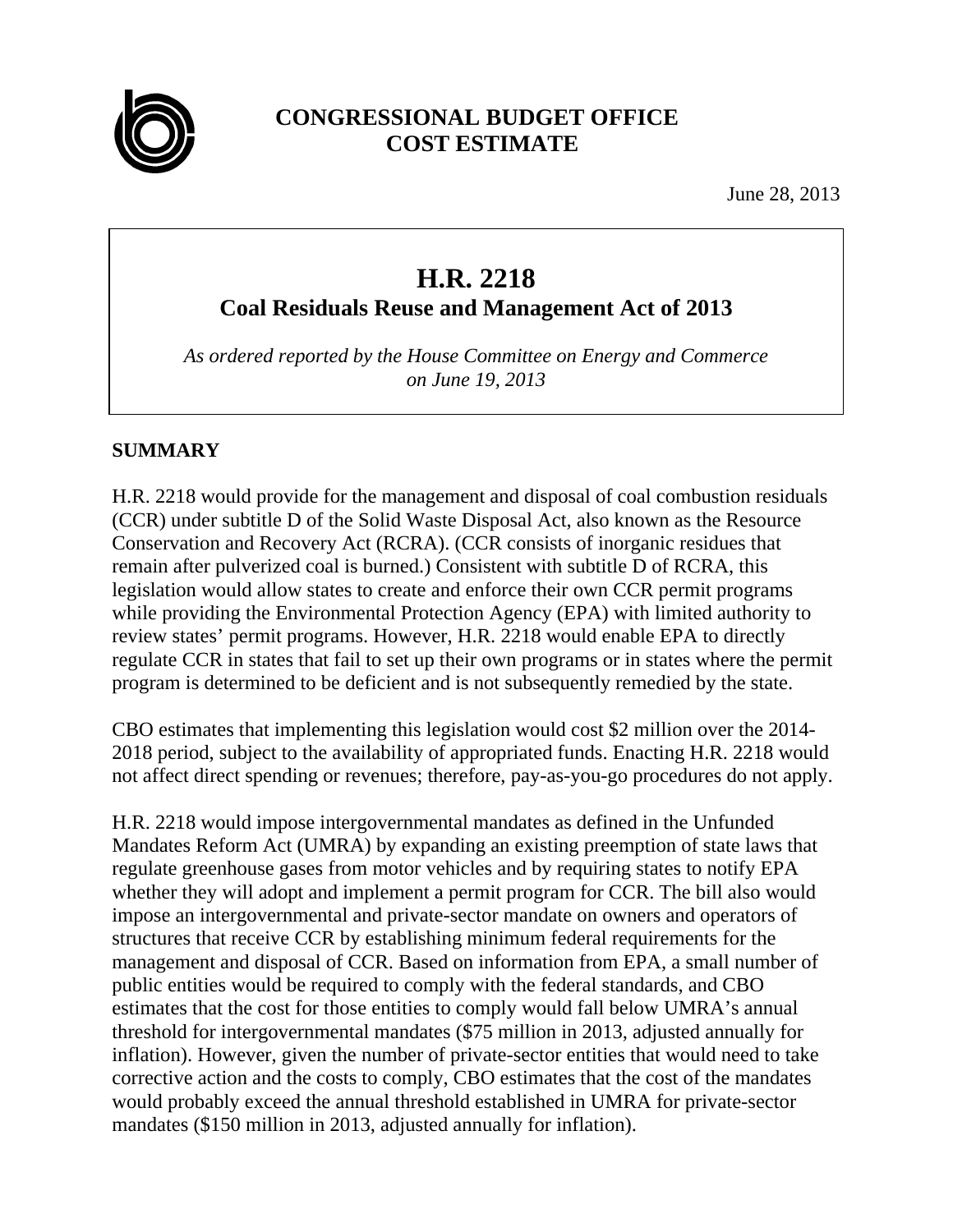#### **ESTIMATED COST TO THE FEDERAL GOVERNMENT**

CBO estimates that implementing H.R. 2218 would cost EPA \$2 million over the next five years. The costs of this legislation fall within budget function 300 (natural resources and environment).

#### **BASIS OF ESTIMATE**

For this estimate, CBO assumes that H.R. 2218 will be enacted by the beginning of fiscal year 2014 and that the necessary amounts will be made available from appropriated funds.

#### **Certification of State CCR Permit Programs and CCR Permitting on Tribal Lands**

Based on information from EPA and other industry experts, CBO expects that all states with coal-fired power plants (that is, 45 states and Puerto Rico) would probably elect to operate their own programs to manage disposal of the waste material. Under this legislation, states would have six months after the bill's enactment to notify EPA of their intentions to adopt and implement their own CCR permit program; then, within three years of the bill's enactment, the state agencies responsible for implementing the permit programs would be required to submit certifications of the state programs to EPA.

In addition, this legislation would require EPA to implement a CCR permit program on tribal lands. Because this legislation would not provide EPA with the authority to substantially review certifications and because there are only three coal-generating stations located on tribal lands that would require permits, CBO estimates that EPA's workload for this activity over the 2014-2018 period would not be significant.

Based on information from EPA, CBO estimates that, over the 2014-2018 period, EPA would incur costs of about \$200,000 to \$300,000 annually to support the initial certification process.

#### **Review of Existing State CCR Permit Programs**

H.R. 2218 would provide EPA with the authority to evaluate whether a state's CCR permit program is being implemented consistent with the minimum program specifications established under the bill. Consequently, EPA's costs to implement the legislation could increase beginning in 2018—after state programs are certified and operational—to the extent that EPA would need to review certain state CCR permit programs for deficiencies. According to EPA and other industry experts, such reviews could be initiated by a petition for government action from an environmental group or other interested parties.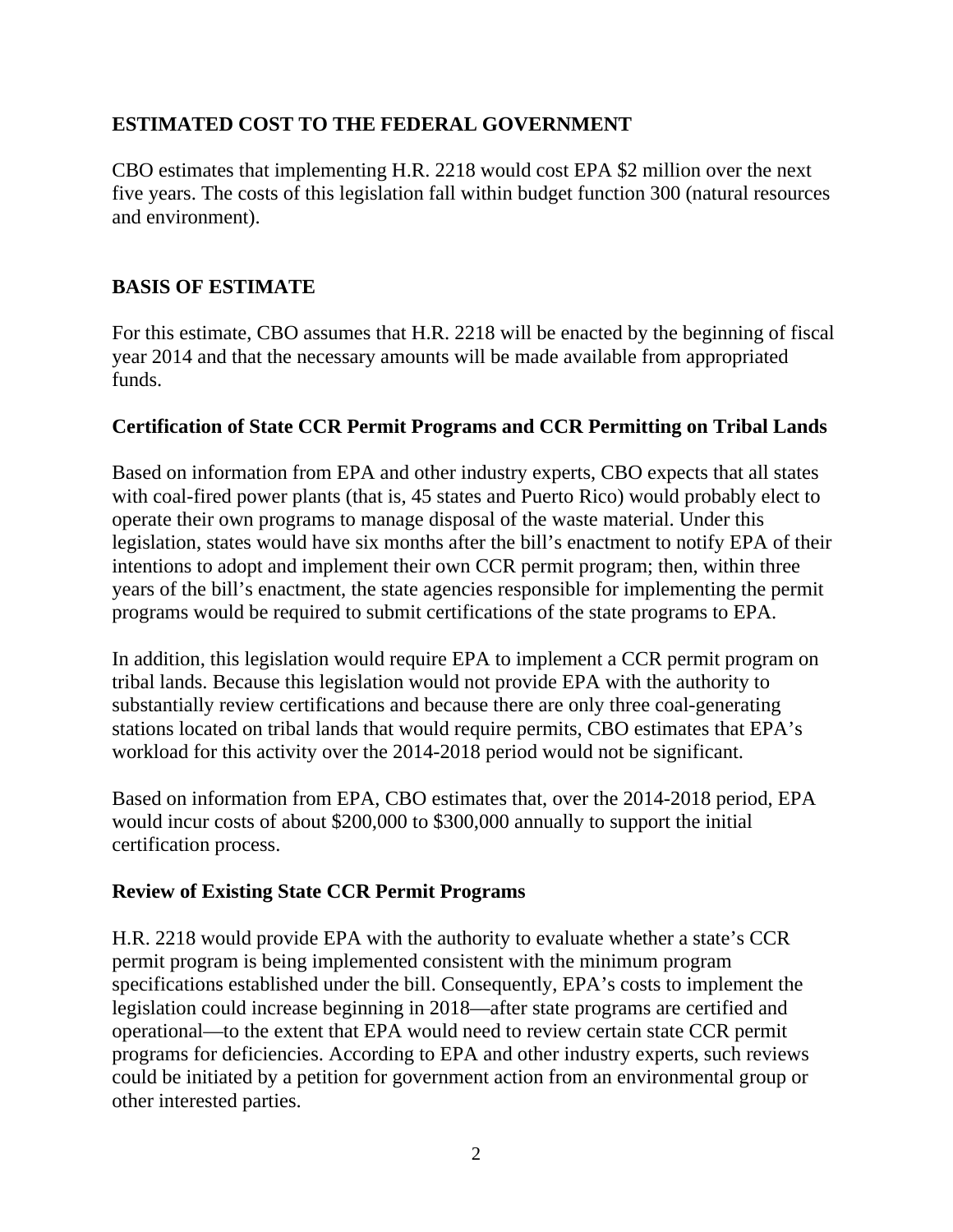While it is not likely that EPA would immediately review the CCR permit programs for all states, some reviews of programs in states with high coal consumption would probably be initiated beginning in 2018. Based on information from EPA, CBO estimates that reviewing a state program would cost, on average, about \$165,000 and would generally take less than one year to complete. Thus, assuming that EPA would initiate reviews of several state CCR permit programs beginning in 2018, CBO estimates that work would cost \$1 million to \$2 million in 2016. (Additional reviews and EPA costs could occur after 2018.)

### **PAY-AS-YOU-GO CONSIDERATIONS:** None.

## **INTERGOVERNMENTAL AND PRIVATE-SECTOR IMPACT**

H.R. 2218 would impose intergovernmental mandates as defined in UMRA by expanding an existing preemption of state laws that regulate greenhouse gases from motor vehicles and by requiring states to tell EPA whether they will adopt and implement a permit program for CCR. Although the preemption would limit the application of state law, CBO estimates that it would impose no duty on state governments that would result in additional spending. CBO estimates that the cost, if any, of the notification requirement would be small. If states chose to adopt and implement a CCR program, any costs they incurred would result from participation in a voluntary federal program and not from the requirements of an intergovernmental mandate.

By establishing minimum federal requirements for the management and disposal of CCR, the bill would impose an intergovernmental and private-sector mandate on owners and operators of structures that receive CCR. Based on information from EPA, a small number of public entities would be required to comply with the federal standards, and CBO estimates that the cost for those entities to comply would fall below UMRA's annual threshold for intergovernmental mandates (\$75 million in 2013, adjusted annually for inflation).

The cost of the mandate on the private sector would depend on the number of entities that would need to take corrective action. Based on information from EPA and industry sources, CBO estimates that those costs would amount to \$150 million or more annually. Consequently, the cost of the mandates would probably exceed the annual threshold established in UMRA for private-sector mandates (\$150 million in 2013, adjusted annually for inflation).